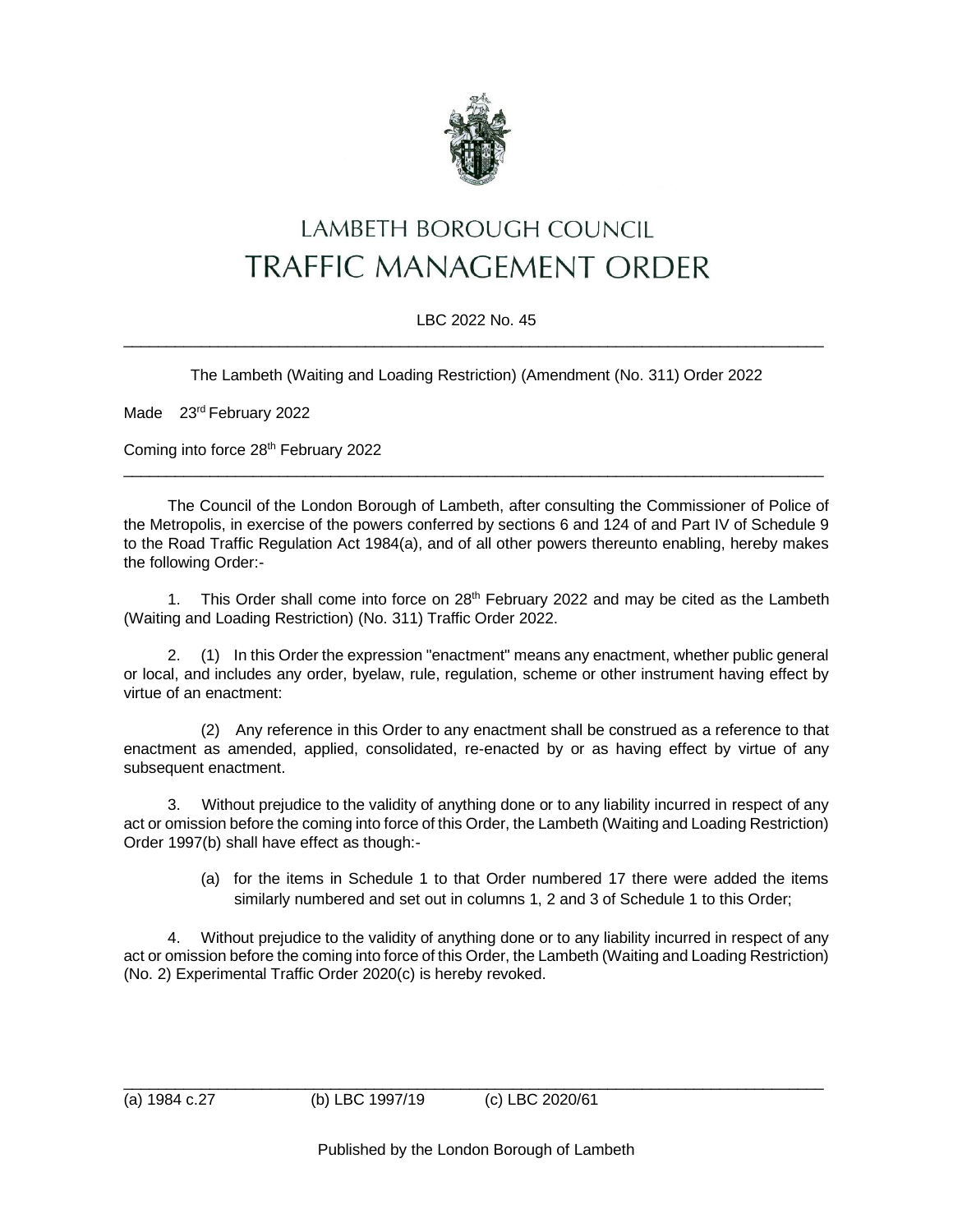Dated this twenty third day of February 2022.

## Ben Stevens Highway Network Manager